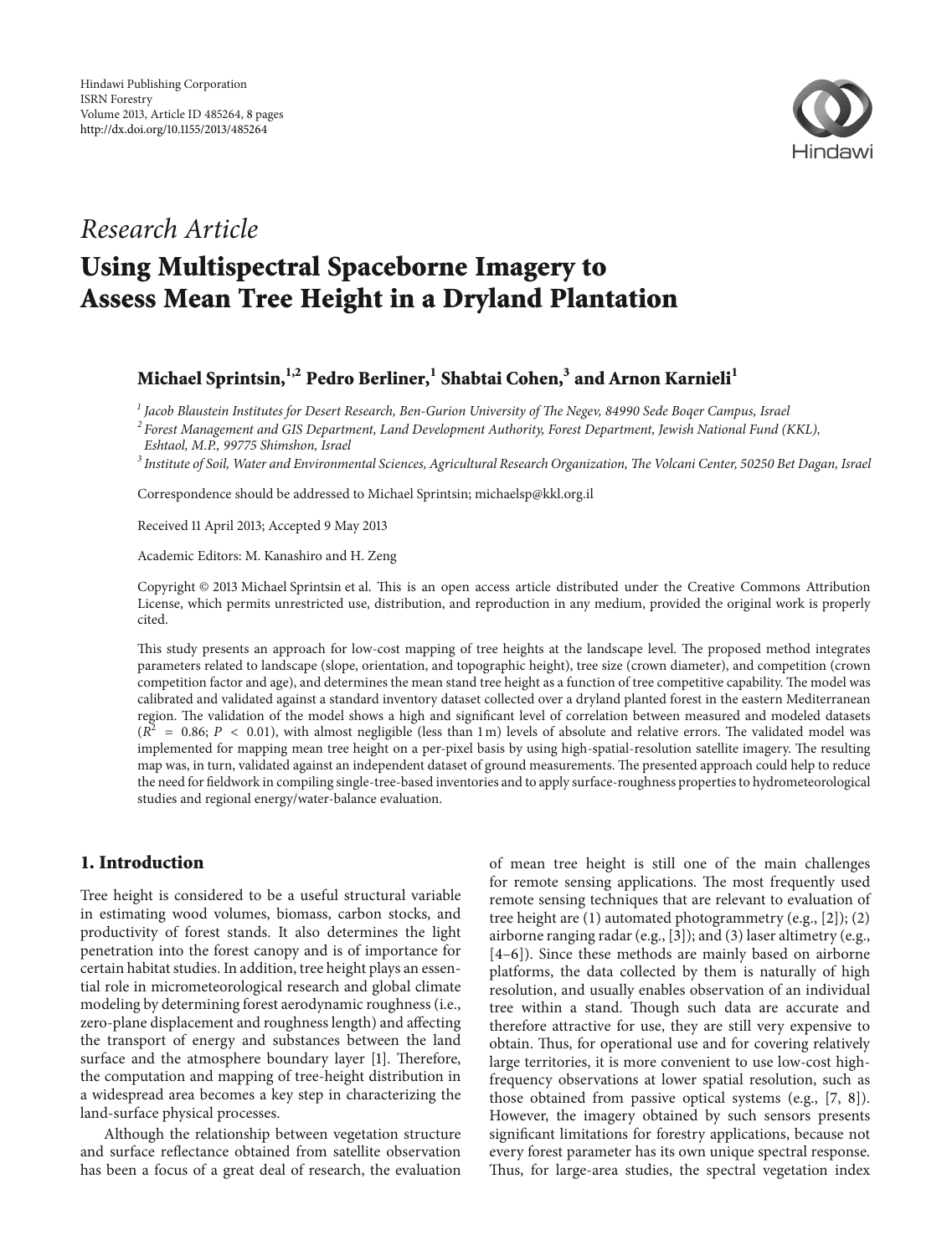approach, that is, a single value generated by combining data from multiple spectral bands, seems to be more appropriate.

The most basic spatial variable of the land surface that can be simply extracted from optical remote sensing data is the canopy cover (CC). From the ecological point of view, CC is an important parameter of a forest ecosystem for it is related to species richness and wildlife habitat and behavior (e.g., [9]); also, it is significant in studies of natural-hazard dynamics and understory vegetation productivity [10]. Technically, it can be assessed either by linear normalization of spectral vegetation indices [11, 12] or by supervised or unsupervised classification of multispectral imagery [13]. Both procedures are relatively simple and easily applied by users with varied levels of training. Furthermore, correlation of CC with other stand parameters could be straightforward, according to allometric relationships. It should be remembered, however, that, theoretically, the same level of CC could be found in dense stands of small trees and sparse stands of tall trees. Although in practice such similarity is unlikely to be found, the possibility highlights that CC could not be taken either as a unique or as a "stand-alone" predictor of mean tree height in the stand, and more robust combination of variables is required. Nevertheless, we assumed that stand-level canopy cover, as deduced from multispectral remote sensing imagery, can be used as a proxy for those variables, and our objective was to test this assumption in order to map mean tree height distribution on the landscape scale.

Although the majority of remote sensing applications for forestry cover a wide variety of ecoregions (e.g., [14]), the implementation of such techniques in predominantly water-limited ecosystems has rarely been reported being a subject only of some recent developments (e.g., [15–17]). However, such ecosystems occupy a significant part of the Earth's surface and are continually afforested. Because of the particular environmental problems common in such environments (e.g., low rainfall concentrated in short periods during the year, poor and shallow soils, high temperatures, and low relative humidity) and the relatively simple vegetation structure associated with these problems, landscapelevel modeling is necessary to predict and optimize the benefits dryland forestry can contribute to ecosystem sustainability. Therefore, the development of applications that can be easily implemented in drylands is important from both ecological and silvicultural points of view. All in all, the major justification and motivation for our present study is specifically addressing the applicability of remote sensing in studying the structure of dryland planted forest that can be deemed as being typical of large tracts of afforested lands of the eastern Mediterranean. This assumes that little information is available and that little testing has been done until now.

The presented approach is based on a standard inventory dataset that was divided into calibration and validation data subsets. The former was used for choosing independent variables and calculating required coefficients; the latter was used for model validation. The validated model was then implemented for mapping mean tree height on a perpixel basis, by means of multispectral high-spatial-resolution satellite imagery. The resulting map was, in turn, validated

against an independent dataset of ground-based measurements.

This paper is structured as follows: first, the modeling approach is presented, then the validation data subset is analyzed, and finally, mean tree height distribution is mapped and validated within a specific studied area.

#### 2. Theoretical Model

Although, the height to which trees can grow is still poorly understood, it is a common assumption that it is primarily limited by hydraulic factors, that is, by the tree's ability to transport water from roots to top. Consequently, Koch et al. [18] stated the following: "trees grow tall where resources are abundant, stresses are minor, and competition for light places a premium on height growth." Therefore, in waterlimited environments mean tree height can be presented as a function of a tree's competitive abilities. These abilities reflect the interaction of any tree in a specific stand with other surrounding individuals (e.g., [19]) and to some extent are determined by landscape characteristics.The latter determine the water redistribution within a specific area and control the interception of incoming solar radiation.

Accordingly, we present mean tree height  $(H_t)$  as a variable related to competition (COMP) and landscape (i.e., site) factors (SITE):

$$
H_t = a + (b \times \text{COMP}) + (c \times \text{STTE}), \tag{1}
$$

where COMP reflects characteristics of an individual tree and its behavior within a specific stand, SITE is related to specific plot elevation and orientation, and  $a, b$ , and  $c$  are regression coefficients.

Although the relationship between those factors is not necessarily linear, that is, of the form of (1), the lack of attention to this problem in the current literature allows us to test the applicability of this simplified intuitive approximation to exploration of the relationship between  $H_t$  and other stand variables. Moreover, many existing approaches that examine the dependency of any target stand characteristic on the combined effect of ecophysiological factors use linear relationships (e.g., [20, 21]) which support the assumption that (1) can serve as a reasonable approximation for  $H_t$ .

Since our major concern was the ability to evaluate  $H_t$  on the landscape level, in order to solve (1) we included in the final formulation only variables that were accessible—directly or indirectly—via remote sensing imagery or from existing databases. Those variables were carefully selected from the calibration data subset that initially included the entire set of inventory measures: age, diameter at breast height, tree and plot basal area, crown width, soil depth, and number of trees per plot (TPP).

Competition (COMP) has been defined as a parameter that depends on the maturity of a particular stand and involves the within-stand interaction between individuals. To characterize such relationships, we considered the crown competition factor (CCF; [22]) and stand age as independent predictors of "COMP."

The advantage of using CCF, which represents the area available to the average tree in the stand in relation to the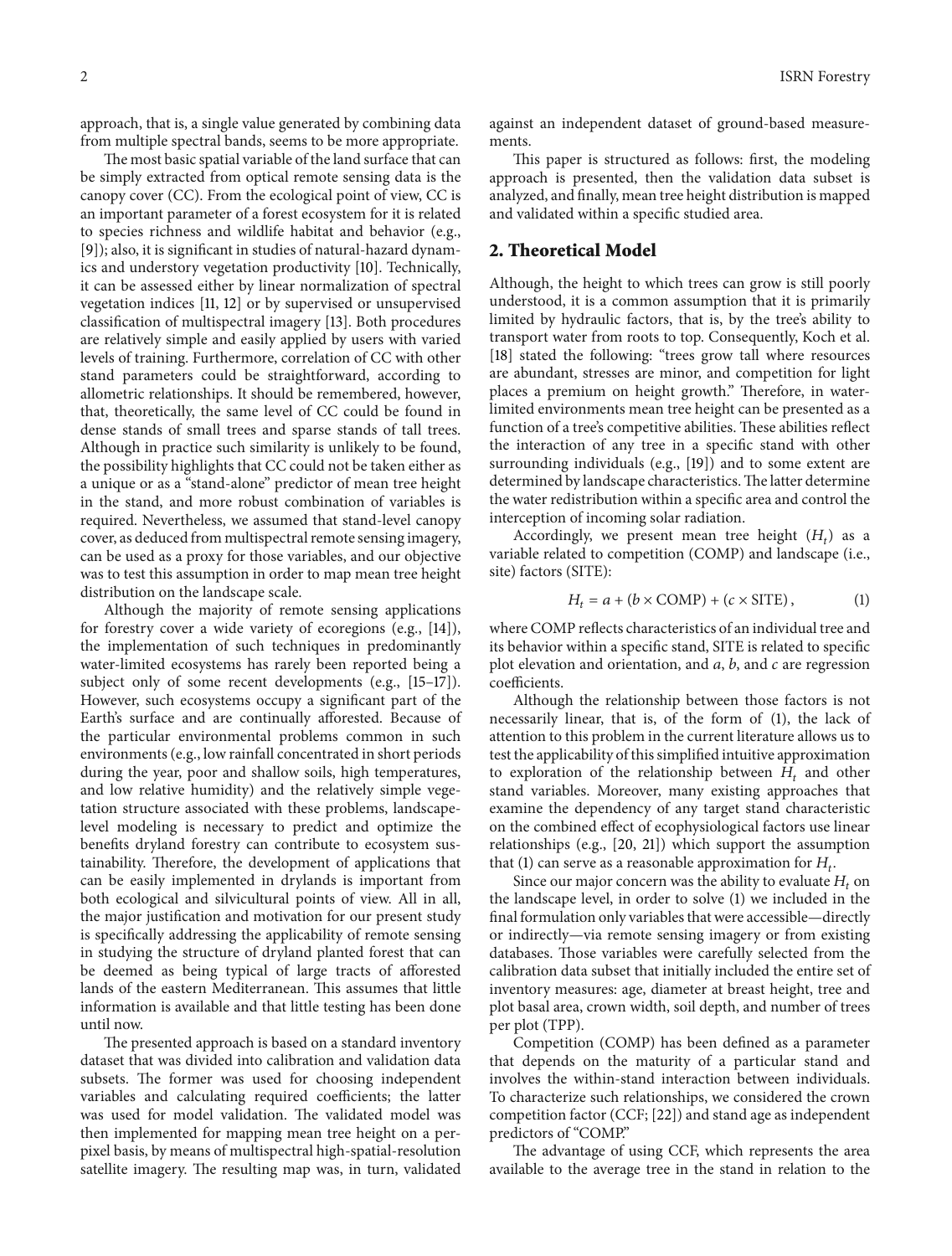Table 1: Comparative statistics for calibration and validation data subsets.

| Parameter   | Calibration subset |         |            | Validation subset |         |            |
|-------------|--------------------|---------|------------|-------------------|---------|------------|
|             | Range              | Average | <b>STD</b> | Range             | Average | <b>STD</b> |
| $H_t(m)$    | $5 - 10$           | 8       |            | $4 - 11$          | 9       |            |
| DBH(m)      | $0.12 - 0.2$       | 0.16    | 0.02       | $0.10 - 0.19$     | 0.16    | 0.03       |
| CW(m)       | $3 - 5$            | 4       |            | $3 - 5$           | 4       |            |
| CC(%)       | $25 - 91$          | 56      | 20         | $28 - 90$         | 56      | 19         |
| TPP         | $6 - 10$           |         |            | $7 - 10$          | 8       |            |
| Age (years) | $32 - 37$          | 35      | 1.5        | $30 - 38$         | 35      | 2.3        |

 $H_t$  represents mean tree height; DBH: diameter at breast height; CW: crown width; CC: canopy cover, TPP number of trees per plot, and STD: standard deviation.

maximum area it could use if it existed in isolation [23], is that it is generally independent of site and age. A logarithmic transformation of CCF was used to reduce the effect of sampling variation in large estimates of CCF [20].

There are very few published studies of the impact of stand age and competition on simple measures of tree size. However, the age-related decline in productivity and biomass development of forests after canopy closure is well known and well documented (e.g., [24–28]). Therefore, we assume that the reason for such a decline is age-related decrease in tree competitive abilities, in which case, one would expect that any combined effect of age and CCF (that implies the influence of CC) would be representative as a measure of competition:

$$
b \times \text{COMP} = b_1 + [b_2 \times \ln(\text{CCF})] + [b_3 \times \text{Age}]. \quad (2)
$$

The "SITE" factors are plot-specific variables that characterize the topography and the orientation of a plot. They were computed after Hasenauer and Monserud [20] as

$$
d \times \text{STTE} = [d_1 \times \text{ELEV}] + [d_2 \times \text{ELEV}^2] + [d_3 \times \text{SL}]
$$

$$
+ [d_4 \times \text{SL}]^2 + [d_5 \times \text{SL} \times \sin(\text{AS})]
$$

$$
+ [d_6 \times \text{SL} \times \cos(\text{AS})],
$$

$$
(3)
$$

where ELEV is the elevation of the site  $(m)$ , SL is the slope ( $\degree$ ), and AS is the aspect (i.e., the direction in which a slope faces) that were calculated from the digital terrain model (DTM; [29]).

#### 3. Materials and Methods

3.1. Study Area. The study was conducted in the Yatir forest (31<sup>∘</sup> 35 N and 35<sup>∘</sup> 05 E, 630 m AMSL; area ∼3000 ha) located in a transitional area between arid and semiarid climatic zones in southern Israel. The long-term average annual precipitation is ∼285 mm, and the average total annual potential evapotranspiration is 1600 mm. The forest comprises predominantly of Pinus halepensis Mill. trees, mostly planted during 1964–1974. Average tree density is ~320 ± 75 trees ha<sup>-1</sup> [17], mean tree height  $(H_t) \sim 9 \pm 2 \,\text{m}$ , diameter at breast height (DBH) ∼17 ± 4 cm, canopy cover (CC) ∼53% ± 15%, and effective leaf area index (LAI) ∼1.7 [30]. The trees grow on shallow Rendzina and lithosol soils, 0.2–1.5 m in depth that overlay chalks and limestone. The understory vegetation develops during the rainy season and disappears shortly thereafter [31]. The specific study area (SSA) was set to  $1 \text{ km}^2$ at the central most mature part of the forest, which was planted in the late 1960 s.

3.2. Sampling Design, Measurements, and Calculations. The Israeli Forest Service provided the inventory dataset. The data collection followed the traditional line-plot cruising approach, with circular plot shape [23]. Ninety-seven plots, each of  $200 \text{ m}^2$ , were established throughout the studied forest by using a forest map overlaid with the network of  $250 \text{ m}^2$  quadrates. Training plots were located at the upper right-hand corner of every second quadrate. On each tree located within each training plot, we measured (a) DBH (measured with a caliper 1.37 m above the ground); (b) crown width (CW; measured with a measuring tape as the average of four different diameters of the canopy extension as observed from below); and (c)  $H_t$  (measured with a clinometer). Plot basal area was calculated from DBH measurements. The tree canopy was assumed to be circular, and CW that represented an equivalent canopy diameter was used to compute the crown area (CA). Canopy cover (CC) was calculated as the ratio of the sum of the crown area of all trees within a plot to the area of the plot, as adjusted for canopy overlap, according to Crookstone and Stage [32].

The entire set of 97 plots was then arbitrarily separated into calibration and validation subsets, comprising, respectively, 73 and 24 plots, that is, ∼75% and ∼25%, respectively, of all the plots. Both subsets were chosen with the aid of a random number generator [33, 34]. Comparative statistics for both subsets are presented in Table 1. Each subset has been classified into 5% CC classes. The mean value of each measured and calculated variable was estimated per CC class.

In addition, an independent dataset of measurements was collected over the six  $1000 \text{ m}^2$  plots chosen within a specific research site of about  $1 \text{ km}^2$ . The exact spatial location and the perimeter of each plot were determined with a GPS (GPS) receiver with an accuracy of  $\pm 2$  m. The results were then converted into a GIS polygon vector layer by using the MapInfo Professional software, Version 7.0. This additional dataset was used to validate a map of mean tree height prepared by using multispectral satellite imagery.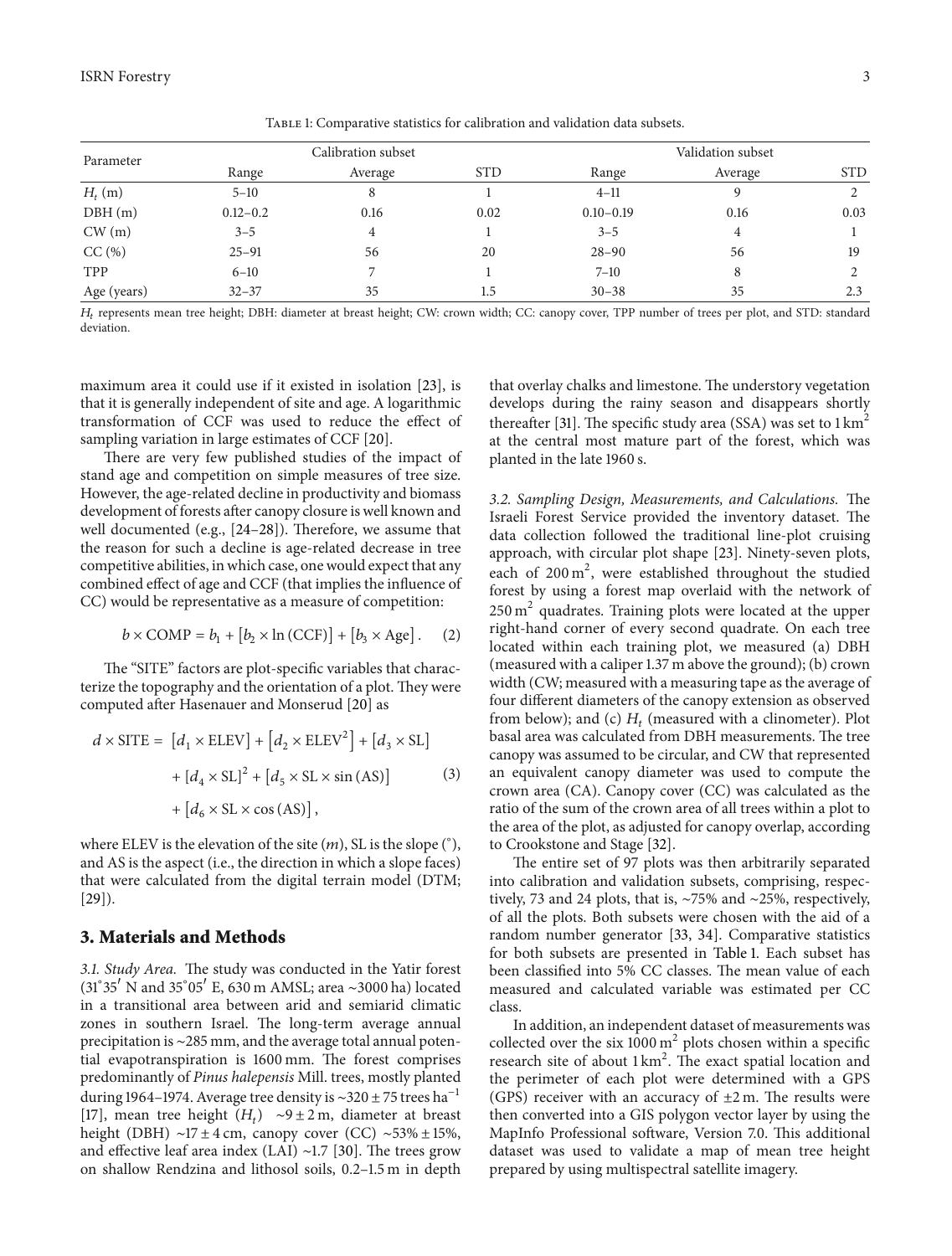3.3. Multicollinearity Test. As we stated above, CCF is an age-independent parameter. However, some degree of multicollinearity between age and CCF still might be expected, because the studied forest is subject to intensive management practice that aims to reduce tree density as age increases, to provide optimal growing conditions for the remaining trees. Although there is no statistical test that can determine whether or not multicollinearity is a problem [35], its extent can be detected via the variance inflation factor (VIF; [36]) which measures the impact of multicollinearity among the predictors on the precision of estimation. The VIF is computed as  $(1/(1 - R^2))$  for each independent variable. A general rule is that VIF higher than 10 indicates problems with multicollinearity [37, 38], that is, that the correlation between certain predictor variables is so large that they do not provide adequately independent information for reliable predictions.

3.4. Satellite Data Acquisition and Processing. A multispectral IKONOS image obtained on March 21, 2004 under cloudfree sky conditions was used. IKONOS has four spectral bands in the blue (0.45–0.52  $\mu$ m), green (0.51–0.60  $\mu$ m), red (0.63–0.70  $\mu$ m), and near-infrared (0.76–0.85  $\mu$ m) regions. An IKONOS image covers a nominal area of 16 km  $\times$  16 km at nadir with a spatial resolution of 4 m in all multispectral bands. The image was radiometrically and atmospherically corrected according to supplier's instructions (http://www .geoeye.com/products/imagery/ikonos/spectral.htm) and the 6S radiative transfer model [39] and registered into the UTM projection by using 20 ground control points (GCPs) obtained in the field with the dGPS receiver, resulting in average rectification errors of  $0.7$  and  $0.85$  pixels for the X and  $Y$  planes, respectively. The SSA was then extracted from the entire image with the ERDAS Imagine software.

The degree of canopy cover for an independent six-plot dataset has been described in terms of fractional vegetation cover (FVC). For that we used a simplified two-end member spectral mixture analysis model comprising a single equation that presents a surface reflectance measured by a satellite as the weighted sum of canopy and background reflectance terms [11, 30]. These two terms are further represented by minimum (min) and maximum (max) values of the normalized difference vegetation index (NDVI), obtained from insitu reflectance measurements carried with a LICOR LI-1800 high-spectral-resolution field spectroradiometer, operating in the range 400–1100 nm with spectral resolution of 2 nm, yielding

$$
FVC = \left(\frac{\text{NDVI} - \text{NDVI}_{\text{min}}}{\text{NDVI}_{\text{max}} - \text{NDVI}_{\text{min}}}\right)^{0.645}.
$$
 (4)

The FVC was then compared with the CC, as calculated from field measurements.

#### 4. Results

4.1. Variance Inflation Factor and Multicollinearity. The statistical analysis did not support the expectation of multicollinearity between age and ln(CCF) measures; it yielded a



Figure 1: A comparison between measured and modeled mean tree height over the validation data subset.

VIF value of 1.15. In addition, the direct comparison between the two variables, which resulted in a very weak and insignificant linear correlation ( $R^2 = 0.13$ ;  $P = 0.28$ ), also served as a supplementary proof for the lack of multicollinearity between parameters used to represent competition.

4.2. Model Parameters and Comparisons with Measured Results. Both components of (1) had statistically significant predictive capability with almost equal positive magnitude of multipliers (slope = 0.8,  $P < 0.01$  and slope = 0.6,  $P < 0.05$ for COMP and SITE, resp.) showing that the variation of  $H_t$  was sufficiently explained by either measure. The overall regression's P value was 0.001, with  $R^2$  = 0.84 and no recognized multicollinearity (VIF = 1.25). We suggest that the inclusion of the "age" parameter as one of the independent predictors (significant at  $P < 0.004$  level as compared with  $P = 0.4$  for ln(CCF)) could be speculated to be a reason for the higher significance of a COMP variable. In addition to the ecological meaning of such inclusion, in planted stands it provides a good explanation for the within-stand variation in tree sizes, because it is tightly related to stand density manipulations.

Figure 1 compares measured with predicted values of mean tree height for 12 CC classes over the validation dataset. It reveals high and significant correlation between the two  $(R^2 = 0.86; P < 0.01)$ . Table 2 shows that both sets resulted in an identical average  $(H_t = 9 \text{ m})$  with a small standard deviation (STD) that was ∼11% higher for the measured than for the predicted dataset (1.9 and 1.7 m, resp.), which highlights the higher intrinsic variability of the former.

Here it must be noted that though the effect of ln(CCF) was not statistically significant for the model represented by (2), excluding it from the calculation did not change the correlation level depicted in Figure 1, nor the resulting statistics (see below) in the specific case. Nevertheless, we decided to include it in the final model, as it is the only parameter that takes into account the "social status" of trees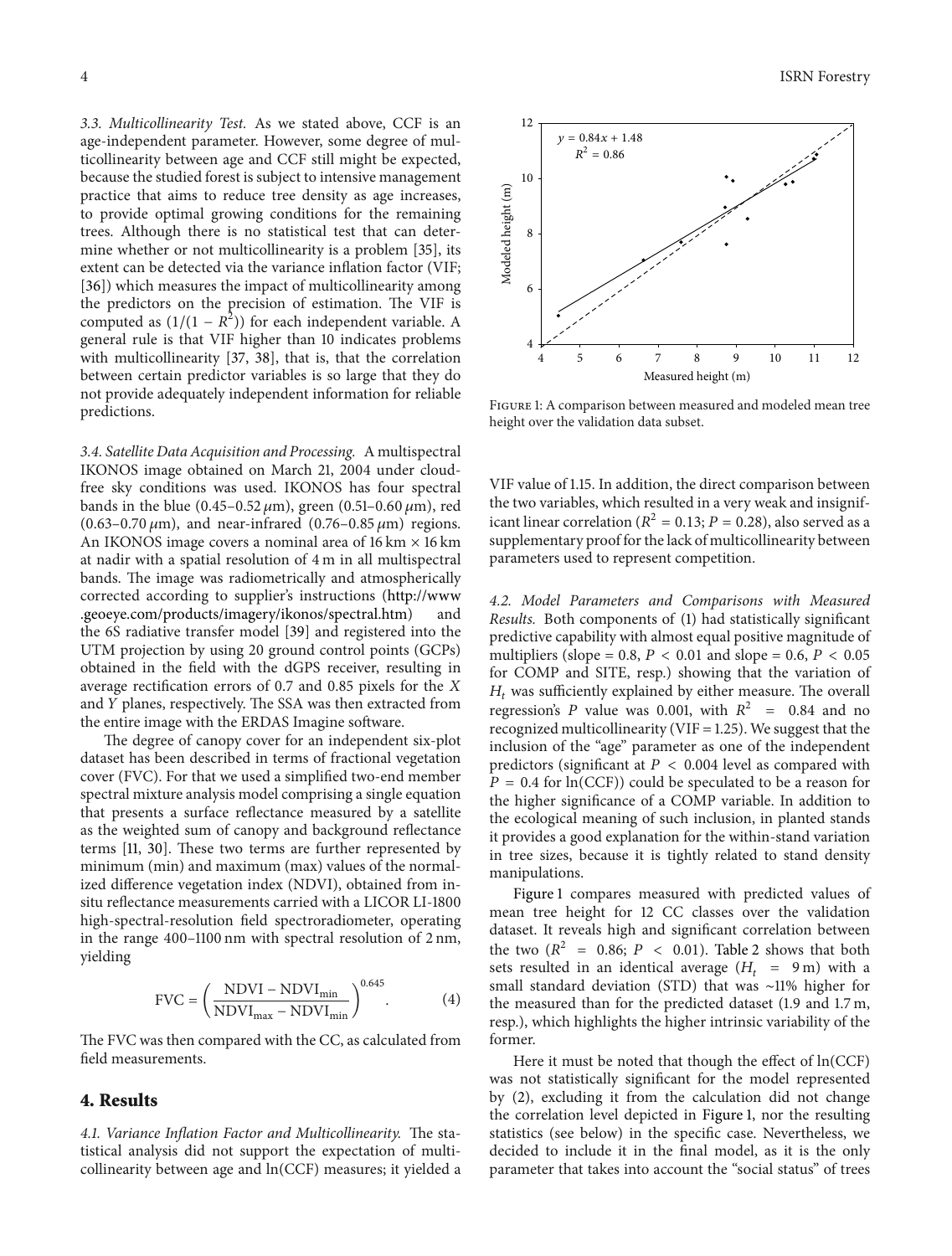Table 2: Comparison between measured and predicted values of mean tree height for twelve CC classes (each class represents an average of two plots) over the validation dataset. Each class contains two cases. Relative and absolute errors were calculated as RE = (|measured − modeled|)/measure and AE = |measured − modeled|, respectively.

| CC class   | COMP  | <b>SITE</b> | Measured height (m) | Modeled height (m) | Relative Error | Absolute error (m) |
|------------|-------|-------------|---------------------|--------------------|----------------|--------------------|
| $<$ 30     | 8.44  | 6.35        | 6.6                 | 7.1                | 0.07           | $0.4\,$            |
| $30 - 35$  | 9.43  | 9.79        | 10.5                | 9.9                | 0.05           | 0.6                |
| $35 - 40$  | 5.71  | 6.67        | 4.4                 | 5.0                | 0.14           | 0.6                |
| $40 - 45$  | 9.74  | 7.25        | 9.3                 | 8.6                | 0.08           | 0.7                |
| $45 - 50$  | 7.37  | 8.98        | 7.6                 | 7.7                | 0.02           | 0.1                |
| $50 - 55$  | 9.38  | 10.30       | 8.8                 | 10.1               | 0.15           | 1.3                |
| $55 - 60$  | 10.04 | 10.55       | 11.0                | 10.7               | 0.02           | 0.3                |
| $60 - 65$  | 11.04 | 9.52        | 11.1                | 10.9               | 0.02           | 0.2                |
| $65 - 70$  | 10.01 | 9.31        | 8.9                 | 9.9                | 0.11           | $1.0\,$            |
| $70 - 75$  | 7.22  | 9.17        | 8.8                 | 7.6                | 0.13           | 1.1                |
| $75 - 80$  | 9.32  | 10.07       | 10.3                | 9.8                | 0.05           | 0.5                |
| >80        | 9.96  | 7.89        | 8.7                 | 9.0                | 0.03           | 0.3                |
| <b>AVG</b> | 8.97  | 8.82        | 8.8                 | 8.8                | 0.07           | 0.59               |
| <b>STD</b> | 1.53  | 1.43        | 1.9                 | 1.8                | 0.05           | 0.39               |
| $R^2$      | 0.2   |             | 0.86                |                    |                |                    |
| $P$ value  | 0.15  |             | < 0.01              |                    |                |                    |
| <b>VIF</b> | 1.25  |             |                     |                    |                |                    |

Table 3: Comparison between measured and predicted values of mean tree height.

| Plot           | Measured<br>height (m) | Predicted<br>height (m) | Absolute<br>error(m) |  |  |  |
|----------------|------------------------|-------------------------|----------------------|--|--|--|
| 1              | 8.8                    | 9.1                     | 0.3                  |  |  |  |
| $\overline{2}$ | 7.4                    | 8.1                     | 0.7                  |  |  |  |
| 3              | 8.5                    | 9.1                     | 0.6                  |  |  |  |
| $\overline{4}$ | 8.0                    | 8.3                     | 0.3                  |  |  |  |
| 5              | 7.7                    | 8.2                     | 0.5                  |  |  |  |
| 6              | 9.1                    | 9.1                     | $\theta$             |  |  |  |
| <b>AVG</b>     | 8.3                    | 8.7                     | 0.4                  |  |  |  |
| <b>STD</b>     | 0.66                   | 0.50                    | 0.25                 |  |  |  |
| $R^2$          | 0.88                   |                         |                      |  |  |  |
| Slope          | 0.71                   |                         |                      |  |  |  |
| Offset         | 2.83                   |                         |                      |  |  |  |
| P value        | < 0.01                 |                         |                      |  |  |  |

within the plot, and including it seemed important from the silvicultural point of view.

Further analysis of the data is presented in Table 3. It highlights that for more than 75% of the classes the absolute error ( $AE =$  |measured – modeled|) was less than or equal to 1 m, whereas a higher deviation from the measured data was registered for the remaining 25% of the classes (i.e., two cases). Both groups, however, remained within the boundaries of the standard error for photogrammetric interpretation of aerial photography used by the Survey of Israel (i.e., 2 m, I. Sosnitsky, personal communication). The average AE was 0.6 m and was considered to be negligible. The average relative error (RE = |measured − modeled|/measured) was  $7\% \pm 5\%$ ; it was smaller than 10% for 66.67% of classes and never exceeded 15%. Hence, based on a combination of high correlation coefficient (Figure 1) and the above statistics we deduced that the overall accuracy of the model could be considered adequate, demonstrating the validity of the linear approximation (1).

In light of the results presented in Table 2, the proposed model (1) was implemented for mapping mean tree height over the SSA on a per-pixel basis, as based on a multispectral satellite image. All variables required for the SITE term were assessed at 20 m spatial resolution DTM [29]. A 4 m spatial resolution IKONOS image was then aggregated to 20 m resolution, to make it comparable with DTM.

The FVC was calculated according to (4) with values of 0.13 and 0.75 used for  $NDVI_{min}$  and  $NDVI_{max}$ , respectively [30]. This resulted in a map of the spatial distribution of FVC that ranged from 40% to 70% over the study area within the entire image, and averaged  $51.5\% \pm 4\%$  for the six training plots. This value corresponds to an average CC calculated from measured crown width of 50%  $\pm$  11%, with an average absolute error less than  $10\% \pm 6\%$ . The FVC was then used to calculate the CCF as discussed in details by Sprintsin et al. [17] and, consequently, the COMP term.

Figure 2 is a map of spatial distribution of mean tree height over  $1 \text{ km}^2$ . This map was then overlain with the vector layer of six 1000 m<sup>2</sup> plots. The mean  $H_t$  value for each plot was extracted with a Zonal Statistics procedure of the ERDAS Imagine software and then compared with ground-based measurements. Those comparisons, presented in Table 3, show high and significant linear correlation between the calculated and measured values ( $R^2$  = 0.88; slope = 0.71;  $P \sim 0.01$ ) indicating freedom from systematic error in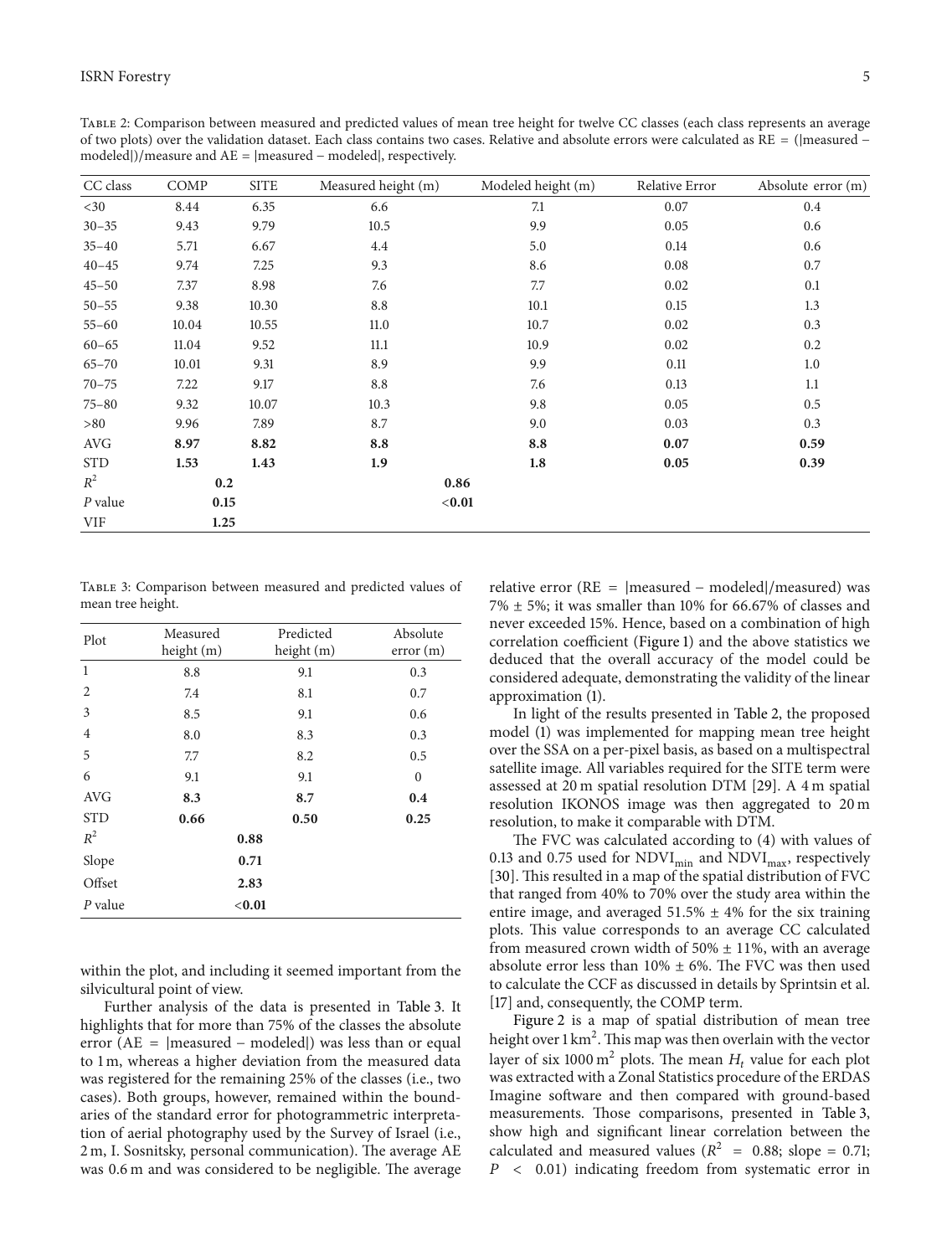

FIGURE 2: Spatial distribution of mean tree height over the specific study area. Note the location of training plots used in validation of the map accuracy (gray squares).

the calculations. It also shows that both sets were very comparable with regard to mean values (8.3 and 8.7 m for measured and modeled sets, resp.) and on a plot-to-plot basis, with an absolute error that never exceeded 0.7 m and had an average of 0.4 m, which was considered as negligible.

4.3. Practical Implementation of the Proposed Methodology. As was mentioned earlier in this paper (Section 1), accurate approximation of the mean tree height could benefit hydrometeorological studies for which detailed description of canopy structure is required in estimation of surface aerodynamic roughness properties and consequent assessment of water and energy balances. To test the accuracy of the proposed methodology, the measured and the calculated values of  $H_t$ for each CC class of the validation data subset (see Table 2) were used as an input for surface aerodynamic resistance  $(r_a)$ calculations [40]:

$$
r_a = \frac{\ln\left((z-d)/z_0\right)}{k^2 u},\tag{5}
$$

in which  $z$  is the height of meteorological measurements (15 m for Yatir);  $d_c$  is the zero-plane displacement (m);  $z_0$  is the roughness length (m),  $u$  is the wind speed (m s<sup>-1</sup>), and  $k$ is von Karman's constant ( $k = 0.41$ ).  $d_c$  and  $z_0$  were taken as a fraction of tree height ( $d_c = 0.78H_t$  and  $z_0 = 0.075H_t$  after [41] for conifers). Wind speed was taken to be constant ( $u =$  $2.7 \text{ m s}^{-1}$ ), approximated from the tower-top (18 m height) measurements that were averaged for daylight hours over six consecutive years (2000–2006).



FIGURE 3: Comparison between aerodynamic resistance  $(r_a)$  calculated from field-measured values of mean tree height  $(H_t)$  and that calculated from mean tree height as estimated with the presented model (1)–(3).

Figure 3 compares resistance calculated from fieldmeasured values of  $H_t(r_{a,\text{meas}})$  with that based on estimated  $H_t(r_{a,\text{mod}})$ . A comparison between the two sets revealed almost equal values ( $r_{a,\text{mod}} = 14.4 \pm 5.2 \text{ s m}^{-1}$ ;  $r_{a,\text{meas}} = 14.2 \pm 1.2 \pm 1.0$ 4.5 s m<sup>-1</sup>) and low relative error, averaging 10%  $\pm$  1%. The respective sets were highly correlated ( $R^2 = 0.89$ ) and not significantly different from one another.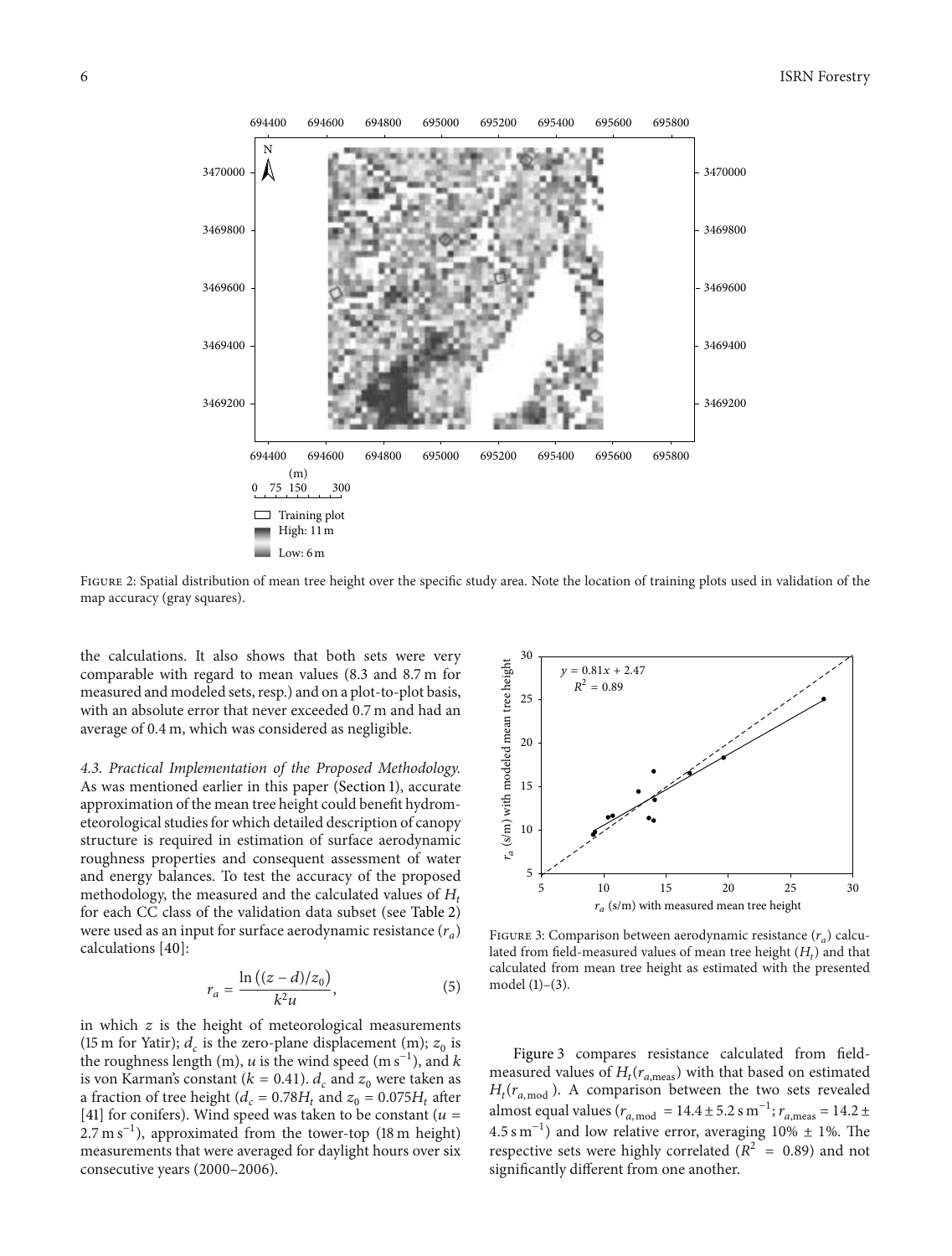#### 5. Discussion and Conclusions

One of the challenges currently faced by foresters is how to assess the spatial extent of standard forest characteristics. Remote-sensing methods, with their ability to cover large areas while entailing moderate costs, seem to offer a good answer to this challenge. Thus, it is important to be able to relate surface phenomena to spectral characteristics. However, as we mentioned above (Section 1), not every forest parameter has its own unique spectral response. For this reason, determining an optimal compromise between minimization of inputs and lowering spatial resolution should be a major task of remote sensing applications, and this was a major aim of the present study.This objective was achieved by adopting stand-level mean canopy cover—the only parameter that can be simply extracted from multispectral optical remote sensing imagery—as a proxy for other forest structural characteristics. Our approach determines the mean tree height of a forest stand by using a combination of landscape, stand, and canopy characteristics. Such a combination reflects the interactions among the varied factors that are responsible for tree growth and precisely describes the "social position" of an individual tree within a particular stand. Accurate estimation of the height of a vegetation layer, in turn, leads to a better determination of surface aerodynamic roughness properties and their spatial distribution, which could be easily and accurately derived from multispectral observations. These outputs can contribute to hydrometeorological studies and evaluation of the regional water and energy balance.

We should note, however, that the main challenge that one could face in applying the presented methodology in environments other than drylands is the proper estimation of CC from multispectral imagery. The main reason for this difficulty is the signal generated by understory vegetation (which is generally negligible in semiarid and arid regions) that could seriously contaminate the reflectance of a single pixel. In such cases, the number of end members of spectral mixture analysis model will be increased and an appropriate unmixing technique will be required [42]. Nevertheless, although it is technically possible to measure the crown projection area on remote sensing imagery, the actual maximum crown width cannot always be defined (even on aerial photographs) because of neighboring trees and overlapping crowns [43]. One important issue, therefore, is to examine the difficulties encountered in applying the proposed method in more complex terrain, mixed forests and milder climates that are characterized by more complex structures of vegetation layer.

The results presented here, however, indicate that the proposed combination of landscape and canopy characteristics can be exploited for mean tree height assessment on the regional scale in simply structured environments. The model presented here serves the need to estimate tree characteristics from their canopy extent; it helps to satisfy the requirement to reduce the need for fieldwork in single-treebased forest inventories and to fill the knowledge gap caused by underrepresentation of the available applications in the current forestry literature.

#### Acknowledgment

The authors are grateful to the Israeli Forest Service (Keren Kayemet LeIsrael-Jewish National Fund) for the help with the field measurements.

#### References

- [1] D. Sellier, Y. Brunet, and T. Fourcaud, "A numerical model of tree aerodynamic response to a turbulent airflow," Forestry, vol. 81, no. 3, pp. 279–297, 2008.
- [2] G. Zagalikis, A. D. Cameron, and D. R. Miller, "The application of digital photogrammetry and image analysis techniques to derive tree and stand characteristics," Canadian Journal of Forest Research, vol. 35, no. 5, pp. 1224–1237, 2005.
- [3] S. R. Cloude and K. P. Papathanassiou, "Polarimetric SAR interferometry," IEEE Transactions on Geoscience and Remote Sensing, vol. 36, no. 5, pp. 1551–1565, 1998.
- [4] C. H. Hug and A. Wehr, "Detecting and identifying topographic objects in imaging laser altimetry data," International Archives of Photogrammetry and Remote Sensing, vol. 32, part 3-4W2, pp. 19–26, 1997.
- [5] K. Kraus and W. Rieger, "Processing of laser scanning data for wooded areas," in Photogrammetric Week 1999, D. Fritsch and R. Spiller, Eds., pp. 221–231, Wichmann, Heidelberg, Germany, 1999.
- [6] J. A. B. Rosette, P. R. J. North, and J. C. Suárez, "Vegetation height estimates for a mixed temperate forest using satellite laser altimetry," International Journal of Remote Sensing, vol. 29, no. 5, pp. 1475–1493, 2008.
- [7] S. N. Coward and D. L. Williams, "Landsat and earth systems science: development of terrestrial monitoring," Photogrammetric Engineering and Remote Sensing, vol. 63, no. 7, pp. 887–900, 1997.
- [8] M. A. Lefsky, W. B. Cohen, G. G. Parker, and D. J. Harding, "Lidar remote sensing for ecosystem studies," BioScience, vol. 52, no. 1, pp. 19–30, 2002.
- [9] P. A. Zollner and K. J. Crane, "Influence of canopy closure and shrub coverage on travel along coarse woody debris by eastern chipmunks (Tamias striatus)," American Midland Naturalist, vol. 150, no. 1, pp. 151–157, 2003.
- [10] F. Berger and F. Rey, "Mountain protection forests against natural hazards and risks: new french developments by integrating forests in risk zoning," Natural Hazards, vol. 33, no. 3, pp. 395– 404, 2004.
- [11] B. J. Choudhury, N. U. Ahmed, S. B. Idso, R. J. Reginato, and C. S. T. Daughtry, "Relations between evaporation coefficients and vegetation indices studied by model simulations," Remote Sensing of Environment, vol. 50, no. 1, pp. 1–17, 1994.
- [12] J. Wang, P. M. Rich, K. P. Price, and W. D. Kettle, "Relations between NDVI and tree productivity in the central Great Plains," International Journal of Remote Sensing, vol. 25, no. 16, pp. 3127–3138, 2004.
- [13] J. Jensen, Introductory Digital Processing: A Remote Sensing Perspective, Prentice-Hall, Englewood Cliffs, NJ, USA, 1996.
- [14] C. J. Nichol, K. F. Huemmrich, T. A. Black et al., "Remote sensing of photosynthetic-light-use efficiency of boreal forest," Agricultural and Forest Meteorology, vol. 101, no. 2-3, pp. 131–142, 2000.
- [15] M. F. Garbulsky, J. Peñuelas, D. Papale, and I. Filella, "Remote estimation of carbon dioxide uptake by a Mediterranean forest," Global Change Biology, vol. 14, no. 12, pp. 2860–2867, 2008.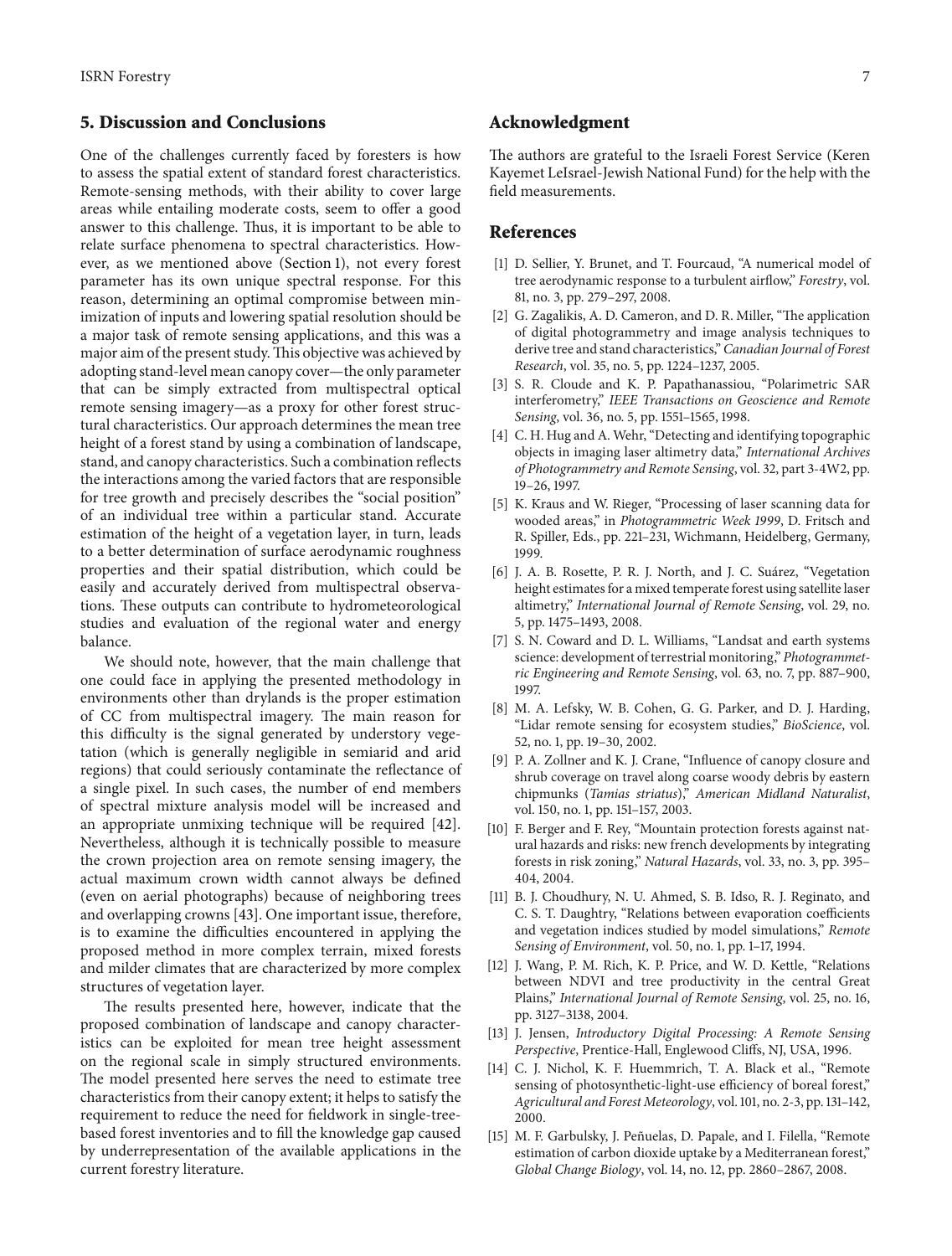- [16] A. Goerner, M. Reichstein, and S. Rambal, "Tracking seasonal drought effects on ecosystem light use efficiency with satellitebased PRI in a Mediterranean forest," Remote Sensing of Environment, vol. 113, no. 5, pp. 1101–1111, 2009.
- [17] M. Sprintsin, A. Karnieli, S. Sprintsin, S. Cohen, and P. Berliner, "Relationships between stand density and canopy structure in a dryland forest as estimated by ground-based measurements and multi-spectral spaceborne images," Journal of Arid Environments, vol. 73, no. 10, pp. 955–962, 2009.
- [18] G. W. Koch, S. C. Stillet, G. M. Jennings, and S. D. Davis, "The limits to tree height," Nature, vol. 428, no. 6985, pp. 851–854, 2004.
- [19] N. Liphschitz, O. Bonneh, and Z. Mendel, "Living stumps circumstantial evidence for root grafting in Pinus halepensis and P. brutia plantations in Israel," Israel Journal of Botany, vol. 36, pp. 41–43, 1987.
- [20] H. Hasenauer and R. A. Monserud, "A crown ratio model for Austrian Forests," Forest Ecology and Management, vol. 84, no. 1–3, pp. 49–60, 1996.
- [21] S. Condés and H. Sterba, "Derivation of compatible crown width equations for some important tree species of Spain," Forest Ecology and Management, vol. 217, no. 2-3, pp. 203–218, 2005.
- [22] L. E. Krajicek, K. A. Brinkman, and S. F. Gingrich, "Crown competition—a measure of density," Forest Science, vol. 7, pp. 35–42, 1961.
- [23] T. E. Avery and H. E. Burkhart, Forest Measurements, McGraw-Hill, New York, NY, USA, 1994.
- [24] D. M. Hyink and S. M. Zedaker, "Stand dynamics and the evaluation of forest decline," Tree Physiology, vol. 3, pp. 17–26, 1987.
- [25] C. Deleuze, J. Herve, F. Colin, and L. Ribeyrolles, "Modelling crown shape of Picea abies: spacing effects," Canadian Journal of Forest Research, vol. 26, no. 11, pp. 1957–1966, 1996.
- [26] A. Mäkelä and P. Vanninen, "Impacts of size and competition on tree form and distribution of aboveground biomass in Scots pine," Canadian Journal of Forest Research, vol. 28, no. 2, pp. 216–227, 1998.
- [27] H. Ishii, J. P. Clement, and D. C. Shaw, "Branch growth and crown form in old coastal Douglas-fir," Forest Ecology and Management, vol. 131, no. 1–3, pp. 81–91, 2000.
- [28] M. J. Ducey, "Predicting crown size and shape from simple stand variables," Journal of Sustainable Forestry, vol. 28, no. 1-2, pp. 5– 21, 2009.
- [29] J. K. Hall, "DTM project scheme of 1:50,000 topographic sheet mnemonics for Israel," Geological Survey of Israel Current Research, vol. 8, pp. 47–50, 1993.
- [30] M. Sprintsin, A. Karnieli, P. Berliner, E. Rotenberg, D. Yakir, and S. Cohen, "The effect of spatial resolution on the accuracy of leaf area index estimation for a forest planted in the desert transition zone," Remote Sensing of Environment, vol. 109, no. 4, pp. 416– 428, 2007.
- [31] J. M. Grünzweig, T. Lin, E. Rotenberg, A. Schwartz, and D. Yakir, "Carbon sequestration in arid-land forest," Global Change Biology, vol. 9, no. 5, pp. 791–799, 2003.
- [32] N. J. Crookstone and A. R. Stage, Percent Canopy Cover and Stand Structure Statistics from the Forest Vegetation Simulator, USDA Publication, 1999.
- [33] Y. Tominaga, "Representative subset selection using genetic algorithms," Chemometrics and Intelligent Laboratory Systems, vol. 43, no. 1-2, pp. 157–163, 1998.
- [34] A. Gusnanto, Y. Pawitan, J. Huang, and B. Lane, "Variable selection in random calibration of near-infrared instruments: ridge regression and partial least squares regression settings," Journal of Chemometrics, vol. 17, no. 3, pp. 174–185, 2003.
- [35] L. D. Schroeder, D. L. Sjoquist, and P. E. Stephan, Understanding Regression Analysis, Sage Publications, Beverly Hills, Calif, USA, 1986.
- [36] R. J. Freund, R. C. Littell, and L. Creighton, Regression Using JMP, SAS Institute, Cary, NC, USA, 2003.
- [37] D. A. Belsley, E. Kuh, and R. E. Welsch, Regression Diagnostics: Identifying Influential Data and Sources of Collinearity, John Wiley & Sons, New York, NY, USA, 1980.
- [38] R. D. Snee, "Some aspects of nonorthogonal data analysis part I: developing prediction equations," Journal of Quality Technology, vol. 5, no. 2, pp. 67–79, 1973.
- [39] E. F. Vermote, D. Tanré, J. L. Deuzé, M. Herman, and J. Morcrette, "Second simulation of the satellite signal in the solar spectrum, 6s: an overview," IEEE Transactions on Geoscience and Remote Sensing, vol. 35, no. 3, pp. 675–686, 1997.
- [40] W. Brutsaert, Evaporation into the Atmosphere: Theory, History, and Applications, Kluwer Academic Publishers, Dordrecht, The Netherlands, 1982.
- [41] H. G. Jones, Plant and Microclimate, Cambridge University Press, Cambridge, UK, 2nd edition, 1992.
- [42] J. Pisek and J. M. Chen, "Mapping forest background reflectivit over North America with Multi-angle Imaging SpectroRadiometer (MISR) data," Remote Sensing of Environment, vol. 113, no. 11, pp. 2412–2423, 2009.
- [43] J. Kalliovirta and T. Tokola, "Functions for estimating stem diameter and tree age using tree height, crown width and existing stand database information," Silva Fennica, vol. 39, no. 2, pp. 227–248, 2005.